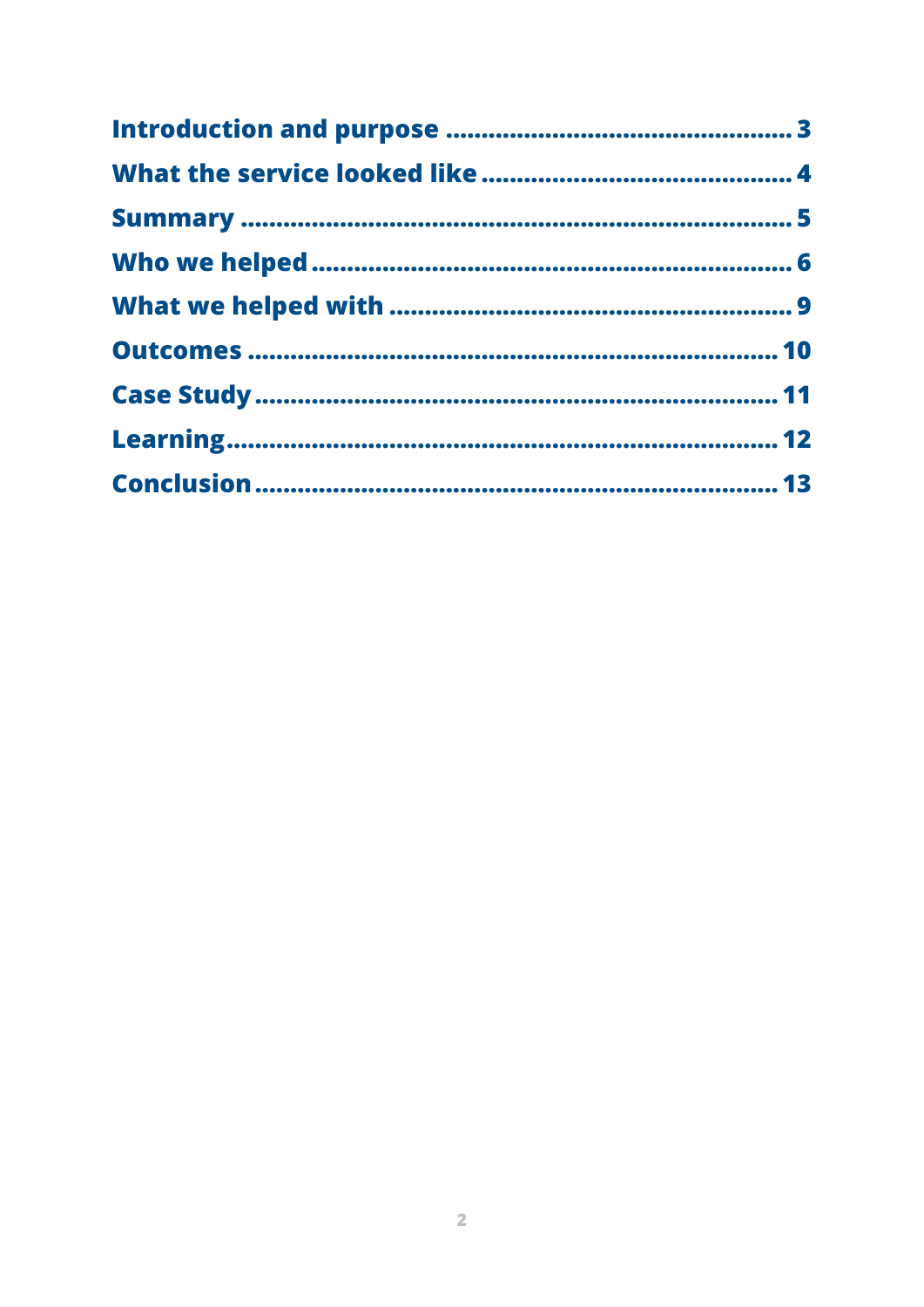#### <span id="page-2-0"></span>**Introduction and purpose**

Building on the success of the previous year, we continued to deliver our Help to Claim service this year.

> With the pandemic hitting just before the start of the financial year, the HTC service has proven more needed than ever, with a record number of people needing to claim Universal Credit. When the Prime Minister called for a national lockdown, a huge proportion of the population found that they were no longer able to work and were forced to rely on the benefits system for the first time in their lives.

Demand for the HTC service has fluctuated throughout the last year and consequently, the KPIs set by the national team has also varied. Previously only paid staff were allowed to answer the phone line and webchat, but this guidance was removed. We decided to keep the paid staff focussed on these channels as demand had also increased on our core services with a reduced number of volunteers.

The focus was drawn away from specific client numbers with a recognition that we would not be delivering face-to-face services but continuing the push on quality (which had to stay at 80%) and asking clients for consent for feedback. The direct referral route from the DWP was removed but we created a thirdparty referral form for all other professionals to refer clients through if they would struggle to contact us themselves.

We retained 2 of the original HTC advisers from the pilot, meaning the level of knowledge within the team reached an expert level. We had some gaps in staffing but were pleased to see HTC staff members going on to work within the law and social justice sectors.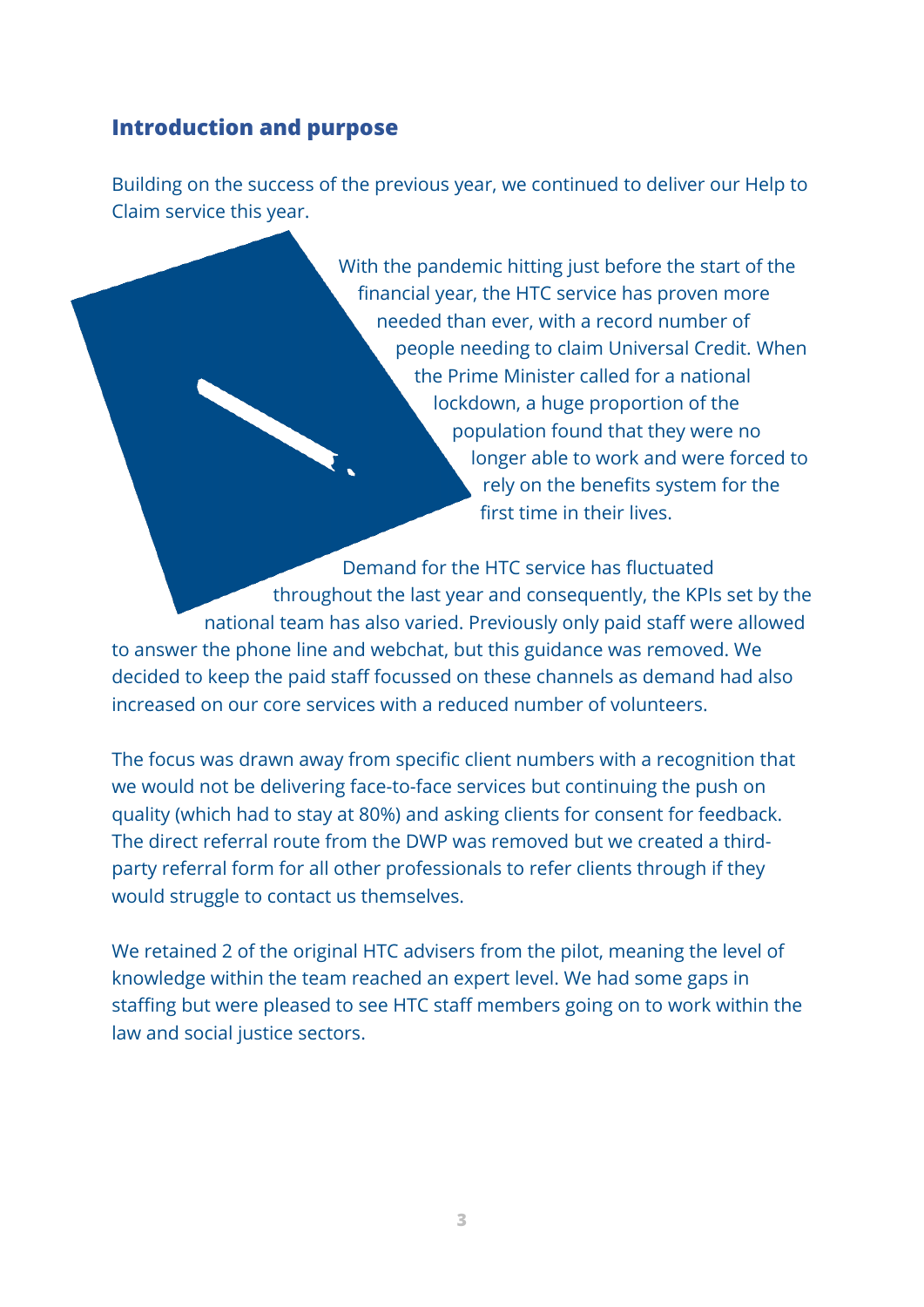#### <span id="page-3-0"></span>**What the service looked like**

Given the "work from home" message, our service was adapted to be delivered

through telephone and web chat only. All of our advisers worked from their homes and used Microsoft Teams to connect with the full team at the morning briefings and seek help from their supervisors throughout the day. Feedback from the advisers suggests that they have felt more connected to the team working from home and have been able to build a better network of peer support.

As the government continued to update policies around furlough, self-employment schemes and Universal Credit rules, the team were reviewing the news daily and ensuring we always used current resources. We continued to consider whether a client would be better off on legacy benefits, Universal Credit or new-style benefits. A vital part of our service was being able to promptly advise clients on whether they should claim UC or not.

We continued to monitor social policy issues, some of which have continued into the next year, including the benefit uplift and Minimum Income Floor rules. With more people than ever having to claim UC to survive, the flaws in the system have affected even more people. In particular, we saw a huge impact with the DWP itself initially not having enough staff to process the claims. Our direct adviser line was staffed by those without full knowledge of UC which made it difficult for those needing to start a telephone only claim and clients were often not called back to complete their claim, meaning their payment could be delayed or claim cancelled.

As the Help to Claim telephone and webchat services cover England and Wales, clients may not be from the local district, so we've learnt more about how services operate in other areas. Workplace has become an important tool for connecting with the Expert Advice Team and other offices, to understand local connections and reporting when there are system issues. We joined the online Trussell Trust system, allowing us to create food vouchers for clients both in our local area and around the country.

We've continued to offer booked appointment telephone slots every day for internal referrals, third-party referrals and follow up work with clients.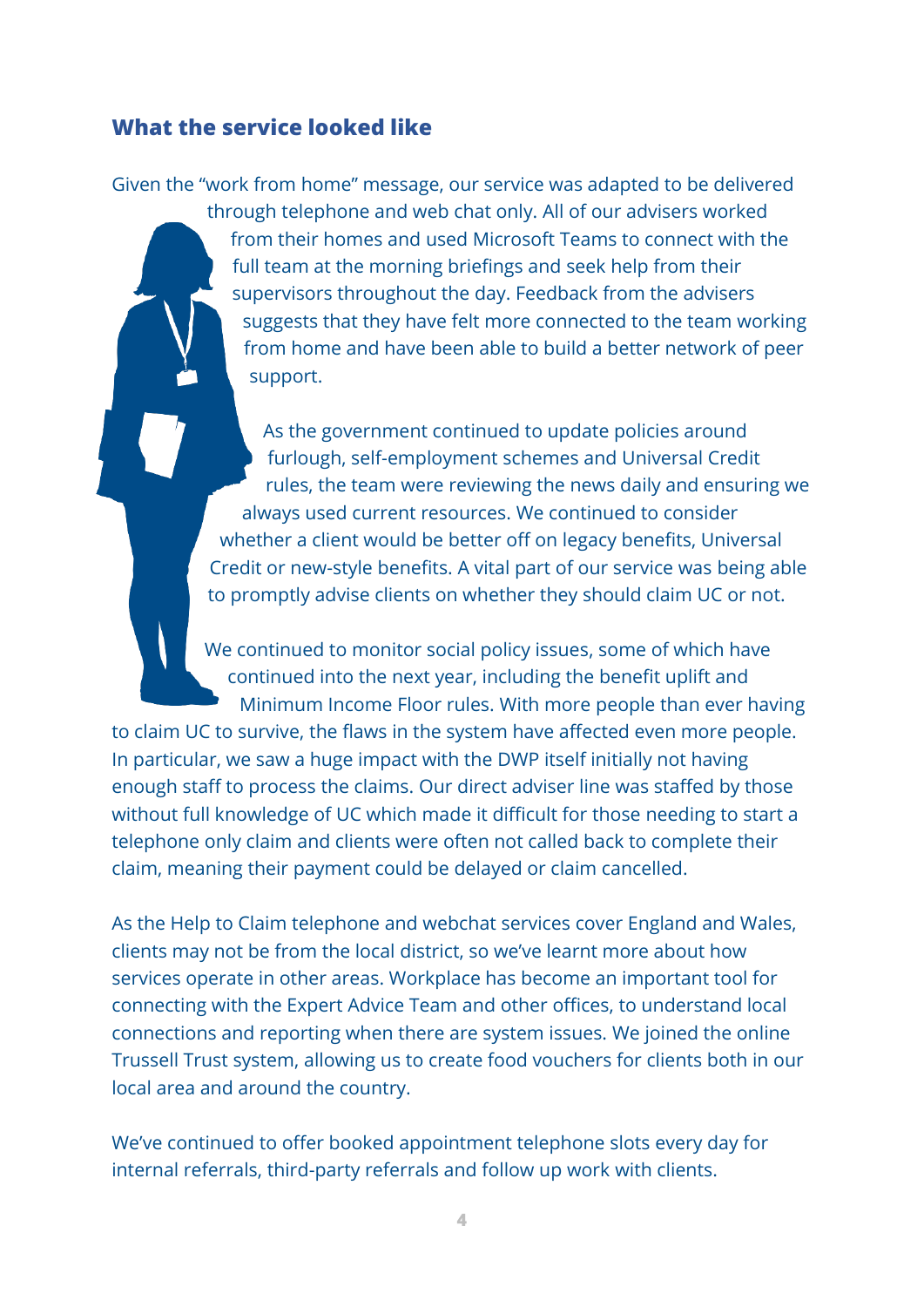#### <span id="page-4-0"></span>**Summary**

- 941 clients helped this is down by 42 from last year but includes gaps in staffing and no particular client goals this year
- Recorded financial outcomes of **£2,026,314** (up by £1,346,763 from last year) (for 360 clients – an average of £5,628.65 each)
- 100% of clients rated their overall experience as 'very good' (up from 97% good/very good last year)
- Jobcentre signposting dropped as the source of referral from 41% to 17% with signposting from other agencies up to 34% and self-referral at 33%

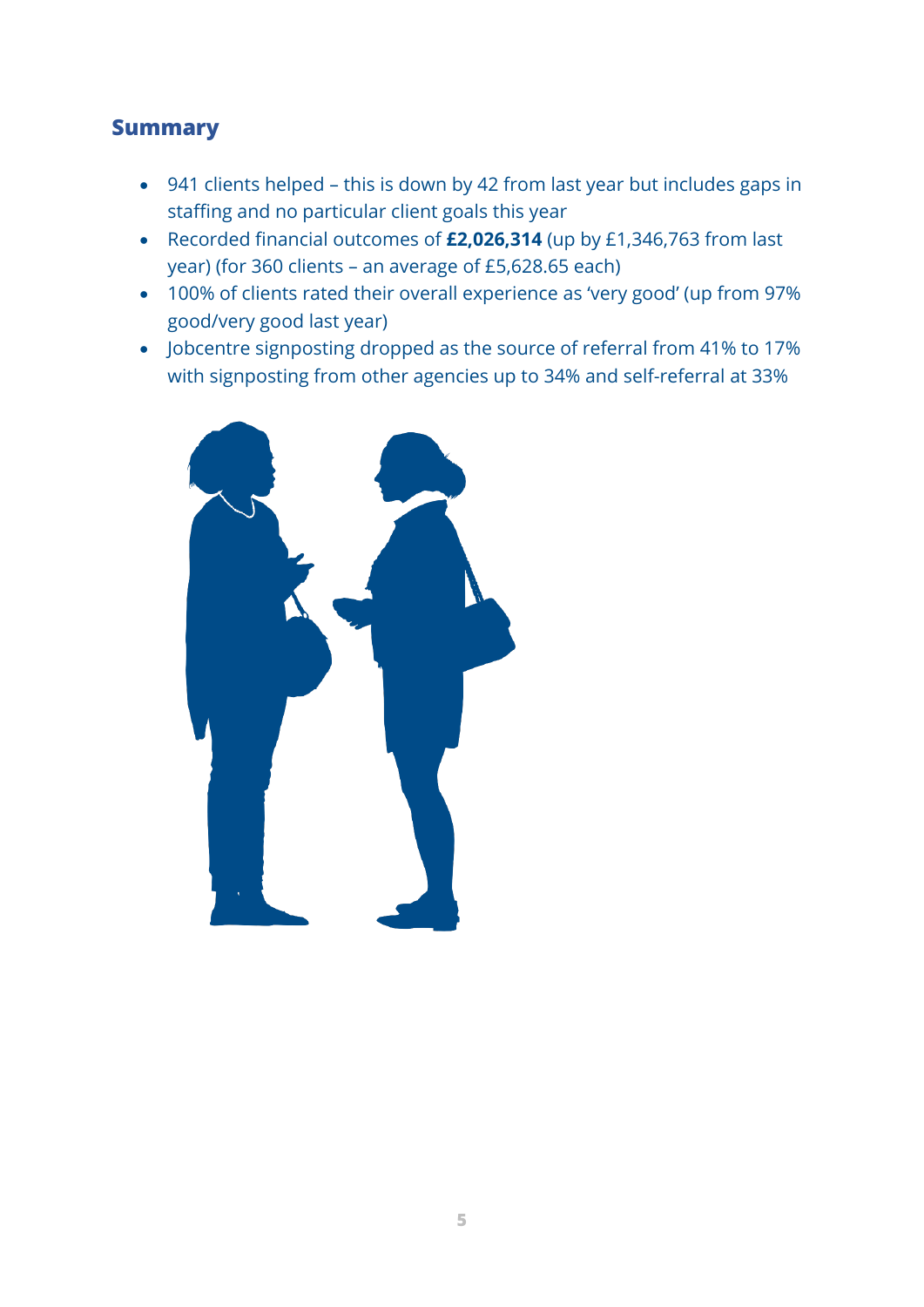#### <span id="page-5-0"></span>**Who we helped**

| <b>Jobcentre Area</b> | <b>Number</b> |
|-----------------------|---------------|
| <b>Bognor</b>         | 37 (-85%)     |
| Chichester            | 31 (-83%)     |
| Littlehampton         | $31 (-61%)$   |
| Other                 | 455 (+185%)   |

As the channels shifted to telephone and online-only, our client demographic also changed. The most striking difference is the number of clients out of the area. The "single queue" approach of the HTC service that has been implemented from day 1 means that clients can be helped by whichever adviser is next available, rather than waiting in a queue for a local adviser. The following table shows that fewer local clients were helped by the HTC service this year but this seems to be linked to local demand as all services show a reduction also. The figures also show that we are supporting nearly a third more clients than our local demand.

| <b>Client district</b> | 2019-20 HTC | 2020-21 HTC | 2019-20 all | 2020-21 all    |
|------------------------|-------------|-------------|-------------|----------------|
|                        |             |             | funders     | <b>funders</b> |
| Arun                   | 473         | 374         | 5,107       | 3,861          |
| Chichester             | 297         | 278         | 3,361       | 2,451          |
| <b>Total</b>           | 770         | 652         | 8,468       | 6,312          |



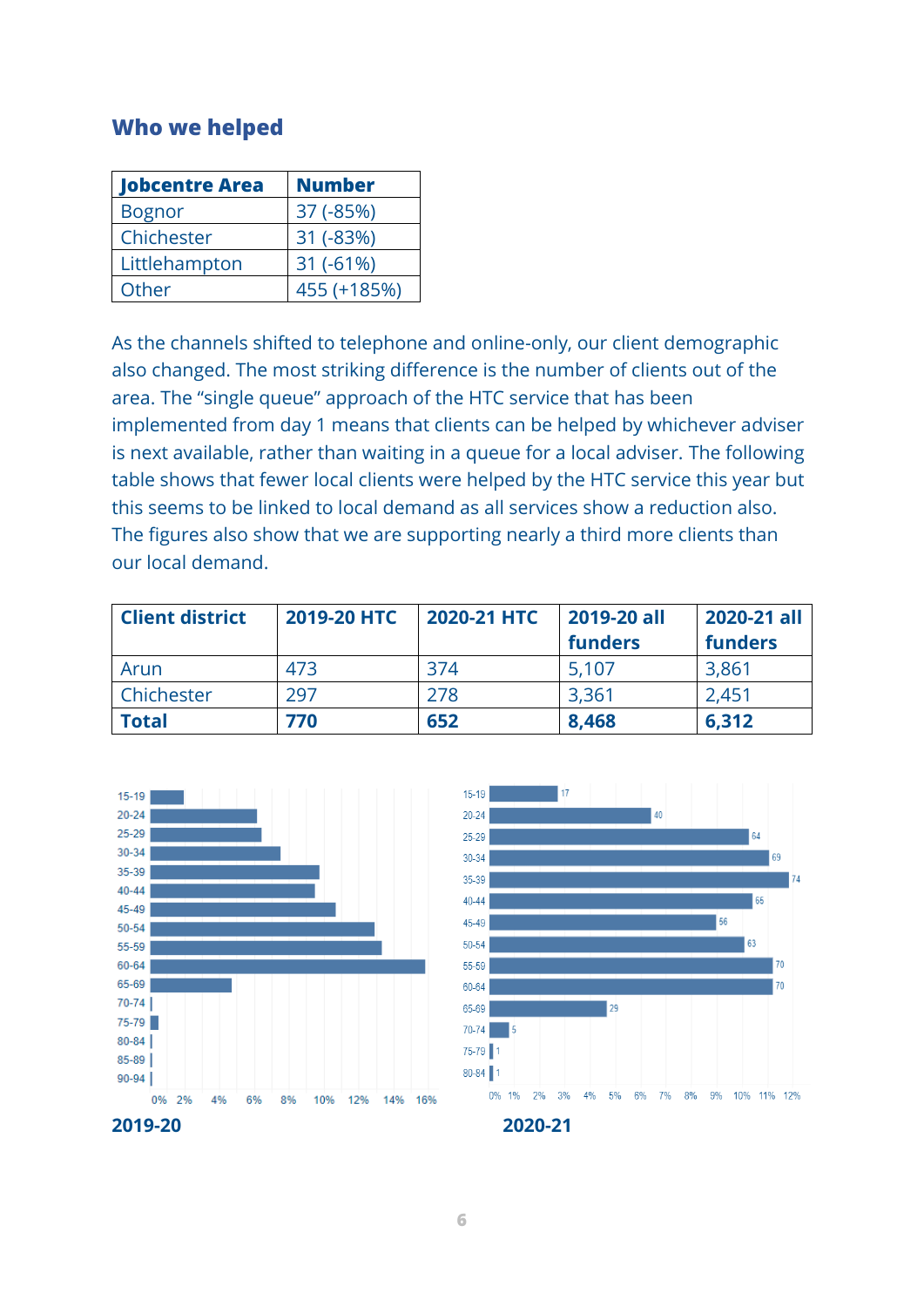The year-on-year client age comparison shows that a larger proportion of clients helped by our HTC team were under 40 than in the previous year. However, overall, the age split is more balanced than previously where we saw a trend of more people seeking help the older they were (up to 64). This is likely to be a direct impact of the pandemic on employment which was felt across all workingage groups.



**2019-20 2020-21**

The clear difference for this year is the lack of face-to-face delivery. Admin has increased from 13% to 18% and also email contact has increased; this will encompass our follow up work with clients and summary advice emails which may have replaced printed documents given to clients in the office. "Other" includes video chat which we hope to expand upon in future.



The gender split remained similar from last year with females remaining the larger gender group of HTC clients.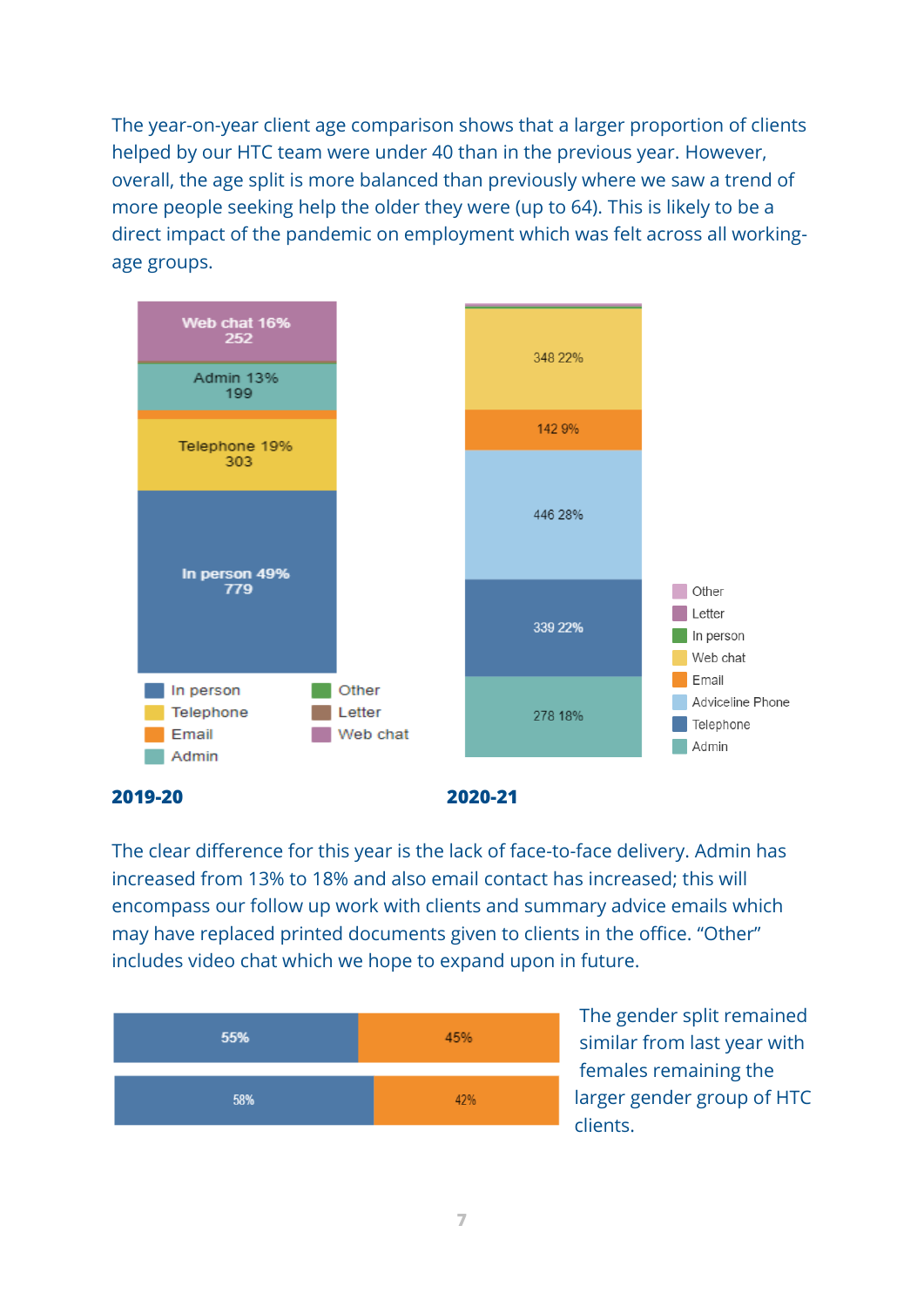

A clearer difference in our client demographic this year is the reduction in clients recorded with long-term health conditions and disabled clients.

The significant change does give some food for thought in terms of considering whether the HTC access routes have been accessible for disabled people/those with long-term health conditions. Whilst we cannot directly change the whole service, we can offer alternative local routes and speak with our HTC account manager and Best Practice Leads.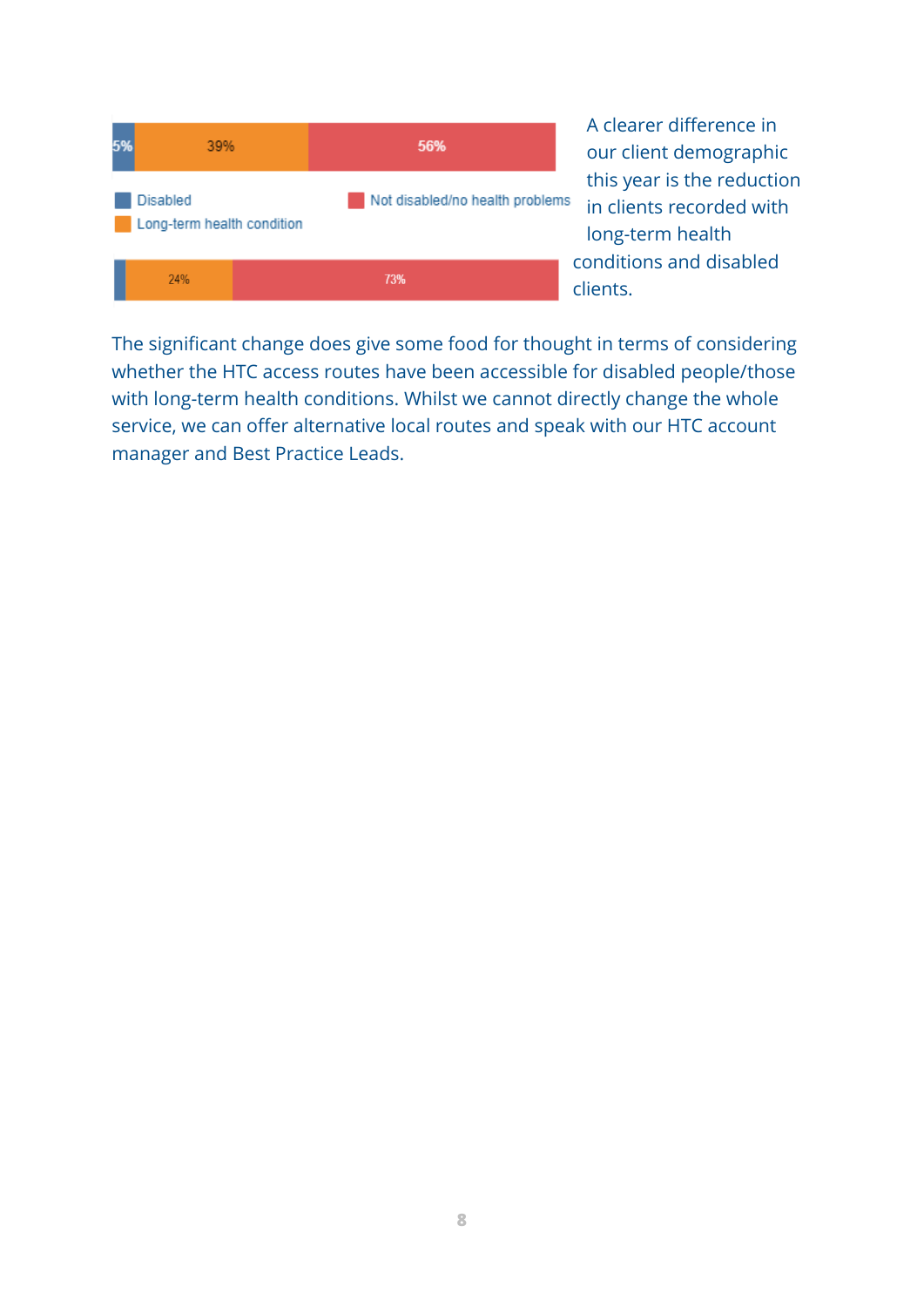## <span id="page-8-0"></span>**What we helped with**

| Triage                                     | 95% | As previously highlighted,   |
|--------------------------------------------|-----|------------------------------|
| Support to start a claim                   | 39% | one of the key parts of the  |
| Support to complete a claim and get ready  | 15% |                              |
| Client used a public access computer (PAC) | 0%  | HTC service is establishing  |
| A Eligibility                              | 51% | whether someone should       |
| AL Understanding UC payments               | 18% | make a claim or not, rather  |
| AQ Better-off calculation                  | 11% | than actually helping with   |
| A General benefit entitlement              | 20% | the claim. This is evidenced |

in just 39% of clients needing support to actually start the claim but 51% discussing eligibility, and 31% being supported with understanding their benefit entitlement/better-off calculation.

We kept the client journey as seamless as possible by allowing face-to-face clients to stay in the room where they were seen by a generalist/HTC adviser and the adviser would introduce the next adviser as soon as possible

|                                  | <b>Issues</b> |                                  | <b>Issues</b>  |
|----------------------------------|---------------|----------------------------------|----------------|
| Benefits & tax credits           | 564           | Benefits & tax credits           | 569            |
| <b>Benefits Universal Credit</b> | 2,086         | <b>Benefits Universal Credit</b> | 2,102          |
| Debt                             | 37            | Consumer goods & services        | 1              |
| Discrimination & Hate & GVA      | $\mathcal{P}$ | Debt                             | 32             |
| Employment                       | 51            | Discrimination & Hate & GVA      | 5              |
| Financial services & capability  | 7             | Employment                       | 49             |
| Health & community care          | 2             | Financial services & capability  | 5              |
| Housing                          | 38            | Health & community care          | $\overline{3}$ |
| Immigration & asylum             | 20            | Housing                          | 28             |
| Other                            | 52            | Immigration & asylum             | 20             |
|                                  |               | Legal                            | 2              |
| Relationships & family           | 15            | Other                            | 32             |
| Tax                              | 2             | Relationships & family           | 15             |
| Travel & transport               | 3             | Tax                              | $\overline{2}$ |
| Utilities & communications       | 1             | Utilities & communications       |                |
| <b>Grand Total</b>               | 2,880         | <b>Grand Total</b>               | 2.866          |

#### **2019-20 2020-21**

The same themes remain from last year in terms of advice issues supported or identified by the HTC team, as well as the number of issues supported. Not included within this number is out-of-scope queries that are transferred straight to a generalist adviser, consumer team or debt team.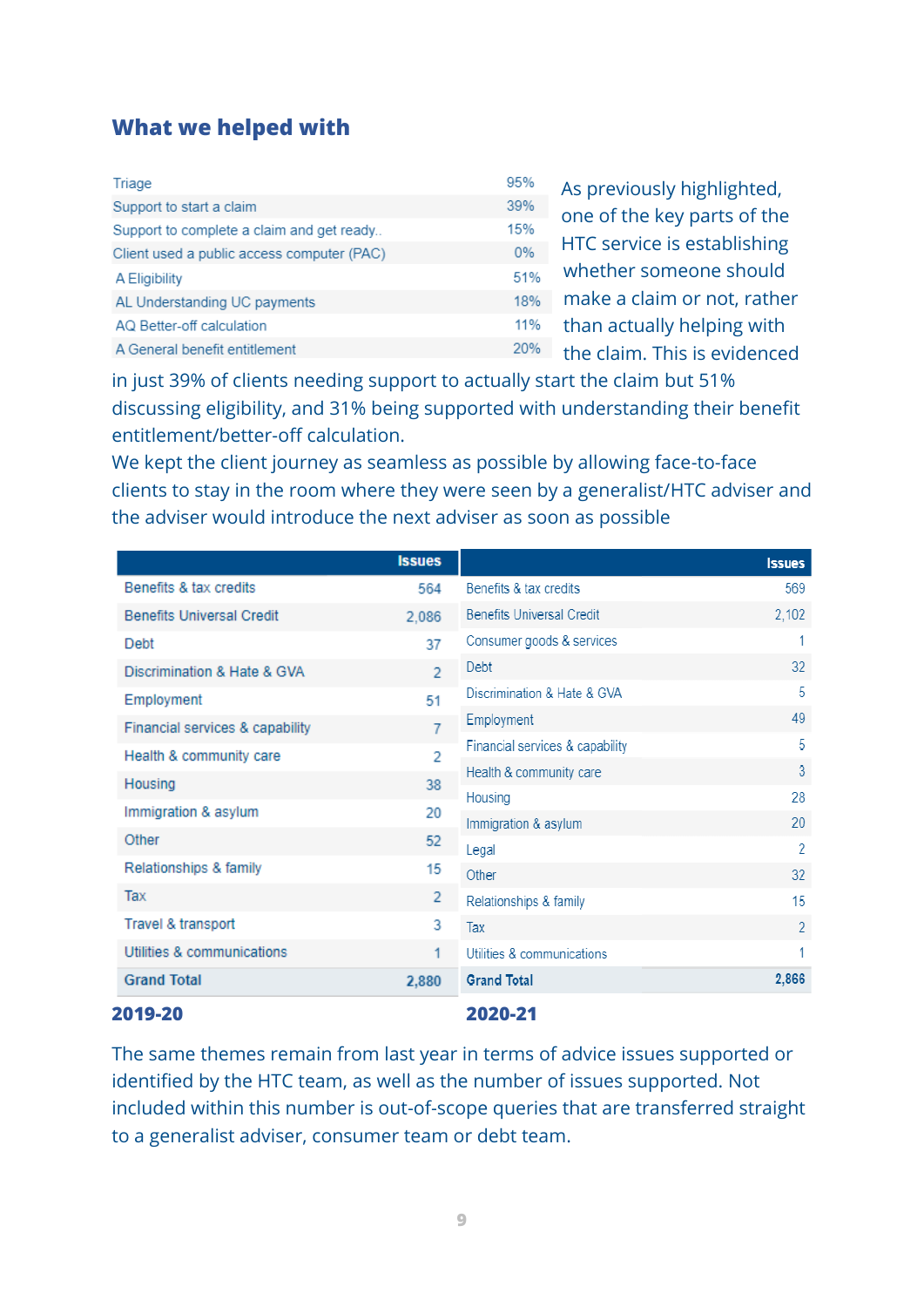#### <span id="page-9-0"></span>**Outcomes**

The HTC team have recorded far more outcomes this year making the overall total of financial outcomes achieved by the team a huge **£2,026,314**, the majority of which was achieved through helping client successfully claim or reinstate their benefit award.

Another area of financial award was helping clients to provide additional evidence to support their claim. That could be concerning their immigration status, housing costs, ID or fitness for work.

Over £30,000 was achieved in having a benefit put back in place following revision or appeal; although HTC does not usually help a client all the way to appeal, a client is supported until the first correct payment is received and, in some cases, a client can be waiting months for the first correct payment.

Some of the non-financial outcomes for the client include claimant commitment amended (meaning they may not have to seek work for as many hours per week), successfully completing the verification process and becoming familiarised with how UC works and what it means for them.

Our team have successfully trained in the ongoing changes to UC and have become a point of support for other team members also. We continue to identify social policy issues associated with UC, such as administrative issues, lack of awareness around the Flexible Support Fund and clients failing the Habitual Residence Test.

Our quality scores have remained consistently high in both QAA and dip checks and we continue to maintain an excellent relationship with our HTC account manager.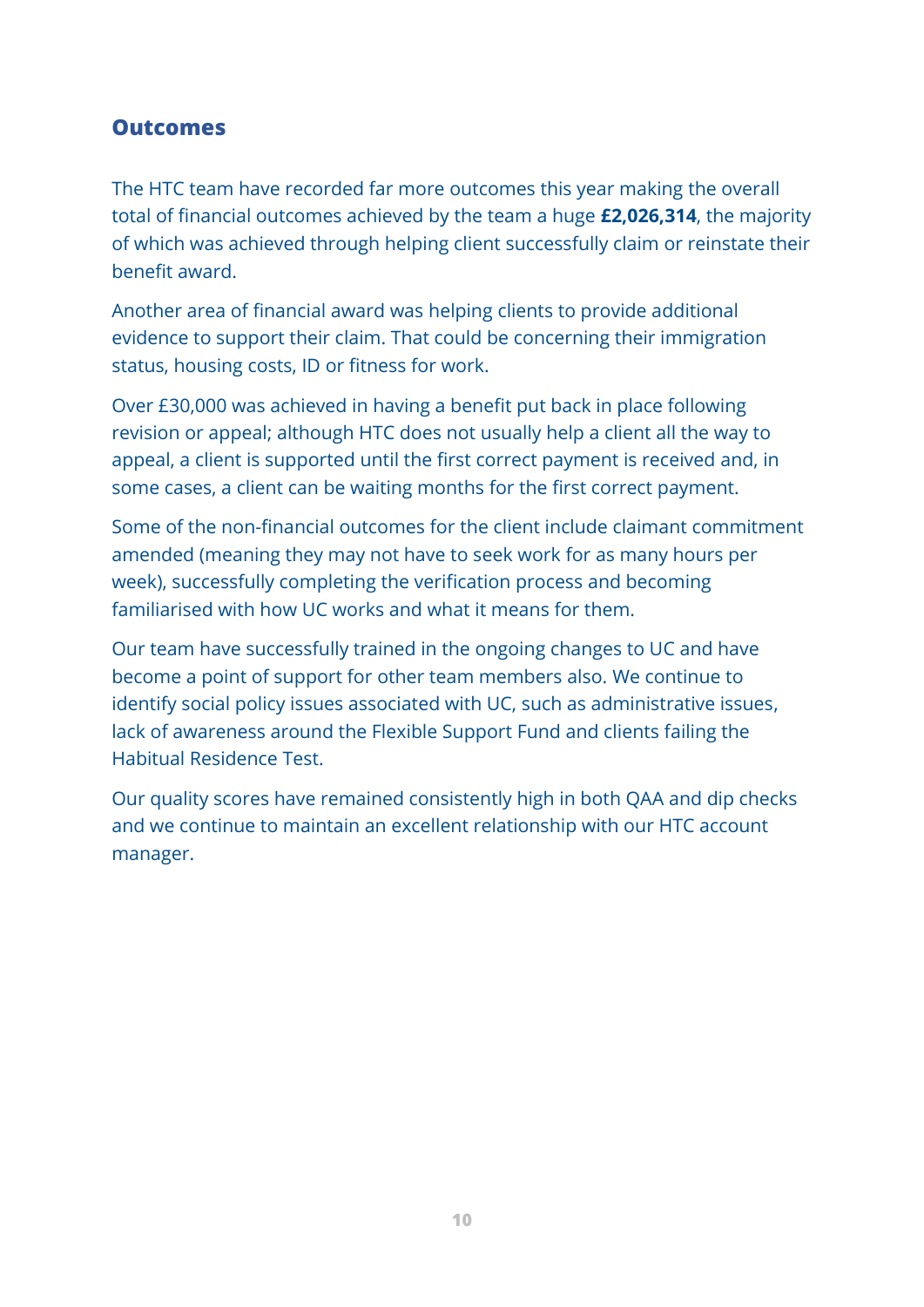#### <span id="page-10-0"></span>**Case Study**

#### **The client's profile**

The client was aged 24, unable to work due to health and temporary living in a caravan.

#### **Why the client made contact**

The client originally got in touch regarding help with heating and support for fuel. There was also mention of her Universal Credit claim stopping which is why the client was referred to the Help to Claim team, as a new claim had been made.

#### **The challenges**

The client was not informed as to why they had to re-verify her ID for Universal Credit, 9 months after making the initial claim and receiving regular payments. Failing to do so on time, the client's claim was then closed and the DWP reopened a new one. The client was facing around £2,938.52 of debt which they were told they owed to the DWP and the DWP continuously failed to clarify what went wrong with her previous case, as well as what the debt was for. Due to their health issues, the client found it hard to correspond with the DWP to get the above matter resolved.

#### **Other services involved**

The client had support from the Winter Grant Scheme and the client also received advice about their housing situation and budgeting from a core service volunteer.

#### **Immediate outcomes**

Food voucher, 2 gas bottles (£116), application to local authority homelessness department

#### **Long-term outcomes**

A new UC claim was started to get the client back in payment. The client moved into alternative accommodation. The client is challenging the debt and requesting a back payment of one month to cover the payment gap. They have been informed about claiming PIP.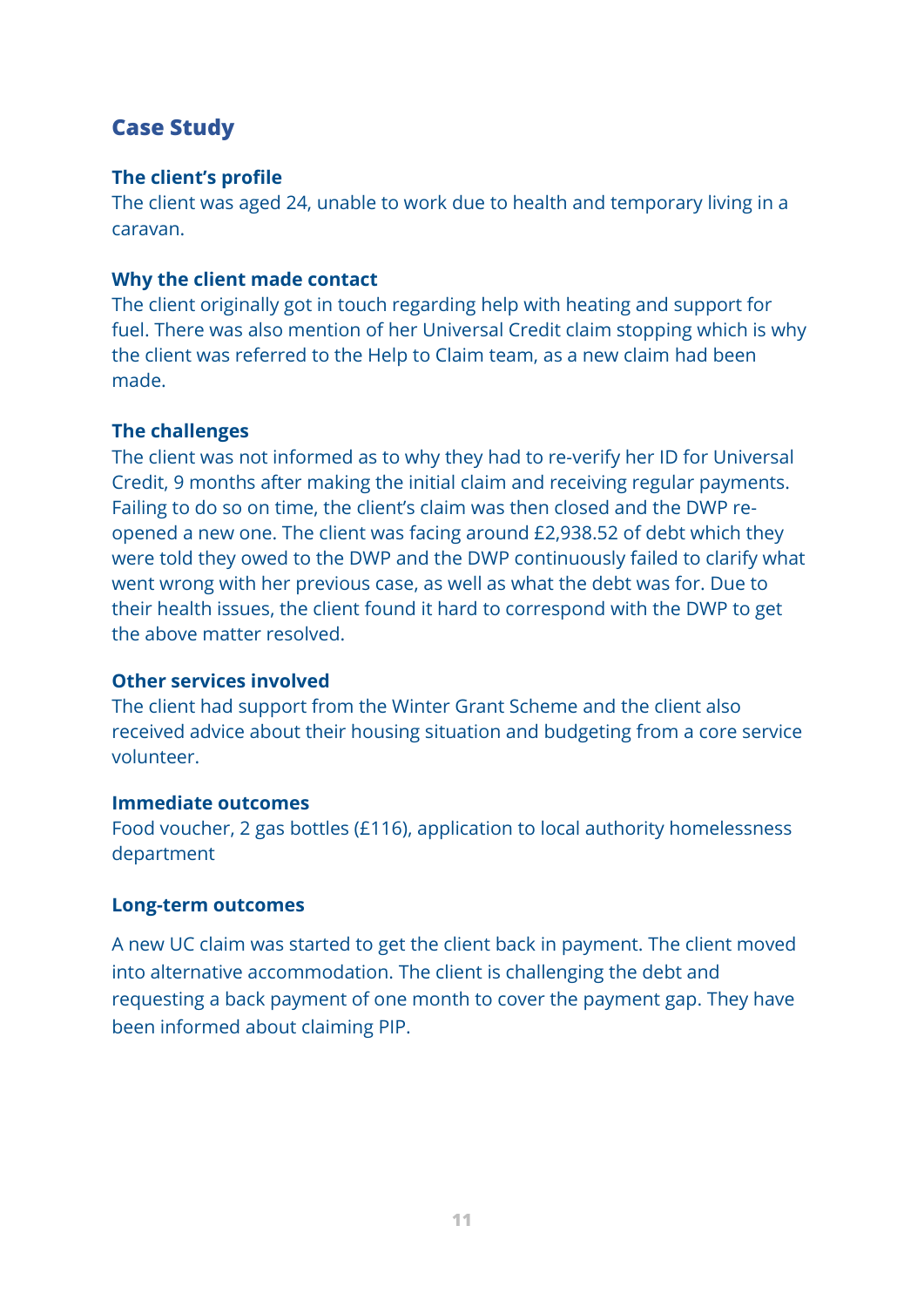#### <span id="page-11-0"></span>**Learning**

- 1. The effect of the pandemic has been felt across all age groups and consequently, people from all different backgrounds have needed to access the HTC service. This reinforces the message that the HTC service isn't just for people who struggle with IT but is for anyone new to the benefits system and unsure where to start.
- 2. With so many clients needing to access us through telephone or webchat, we believe these channels will remain more popular than previously and we must maintain coverage on these channels.
- 3. We have been able to take on team members who have only ever worked remotely and they have still been able to complete the training programme and connect with support as needed.
- 4. We can maintain a high-quality service whilst working remotely and we have not become less productive.
- <span id="page-11-1"></span>5. Our dip checks have successfully been completed by peers as well as Independent File Reviews and this has provided useful feedback for the team and learning from each other.